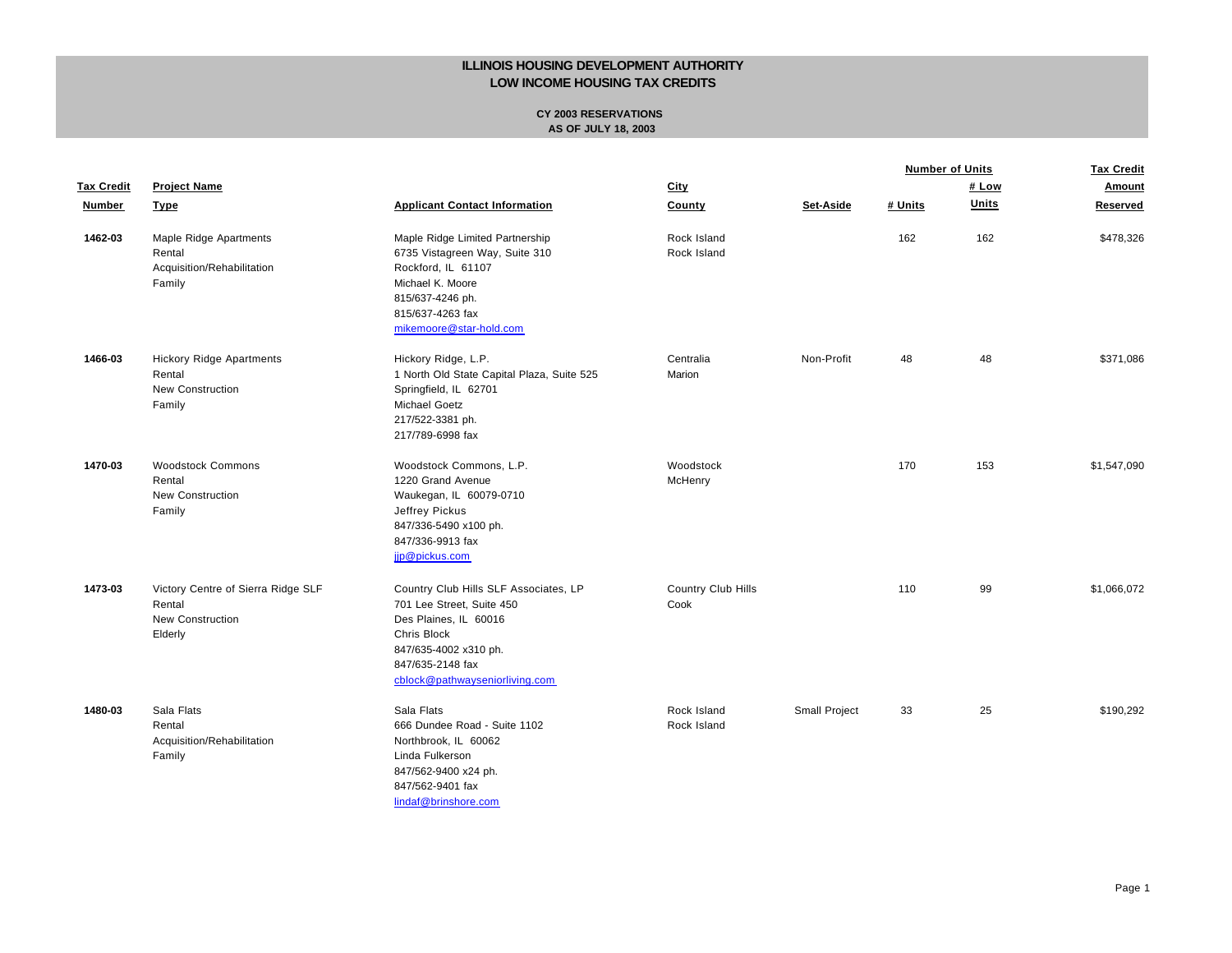| <b>Tax Credit</b><br>Number | <b>Project Name</b><br><b>Type</b>                                               | <b>Applicant Contact Information</b>                                                                                                                                                      | <b>City</b><br><b>County</b> |                             | <b>Number of Units</b> |              | <b>Tax Credit</b><br>Amount |
|-----------------------------|----------------------------------------------------------------------------------|-------------------------------------------------------------------------------------------------------------------------------------------------------------------------------------------|------------------------------|-----------------------------|------------------------|--------------|-----------------------------|
|                             |                                                                                  |                                                                                                                                                                                           |                              |                             | # Low                  |              |                             |
|                             |                                                                                  |                                                                                                                                                                                           |                              | Set-Aside                   | # Units                | <b>Units</b> | Reserved                    |
| 1481-03                     | Normal Parkway Homes<br>Rental<br><b>New Construction</b><br>Family              | Normal Parkway Housing Group, LP<br>150 N. Wacker Drive, #2600<br>Chicago, IL 60606<br><b>Gregory Miller</b><br>773/660-4300 ph.<br>773/660-8686 fax<br>gmiller@millerferguson.com        | Chicago<br>Cook              | Non-profit<br>Small Project | 40                     | 40           | \$791,373                   |
| 1482-03                     | <b>Leland Apartments</b><br>Rental<br>Rehabilitation<br>Other                    | Leland LP<br>208 S. LaSalle St., Suite 1818<br>Chicago, IL 60604<br>Andrew Geer<br>312/660-1381 ph.<br>312/660-1500 fax<br>andy@hamail.org                                                | Chicago<br>Cook              | Non-Profit<br>Preservation  | 83                     | 83           | \$410,295                   |
| 1486-03                     | <b>Turnberry Court Apartments</b><br>Rental<br><b>New Construction</b><br>Family | Turnberry Court Apartments, LP<br>737 East 86th Street<br>Indianapolis, IN 46240<br>Thomas E. Herman<br>317/255-3111 ph.<br>317/251-4540 fax<br>therman@hermankittle.com                  | Ottawa<br>LaSalle            |                             | 60                     | 54           | \$414,214                   |
| 1489-03                     | The Parkways<br>Rental<br>Acquisition/Rehabilitation<br>Family                   | AIMCO Equity Services, Inc.<br>2000 South Colorado Boulevard, Suite 2-1000<br>Denver, CO 80222<br>Timothy Gaffigan<br>630/627-3103 x204 ph.<br>630/627-1750 fax<br>tim.gaffigan@aimco.com | Chicago<br>Cook              | Preservation                | 446                    | 446          | \$1,200,000                 |
| 1502-03                     | <b>Litchfield Homes</b><br>Rental<br>New Construction<br>Family                  | Freedom Place LP<br>216 Shelbyville Road<br>PO Box 591<br>Hillsboro, IL 62049<br>Margaret Barkley<br>217/532-3672<br>217/532-3625<br>edmcha@mcleoususa.net                                | Litchfield<br>Montgomery     | Non-Profit<br>Small Project | 20                     | 18           | \$178.372                   |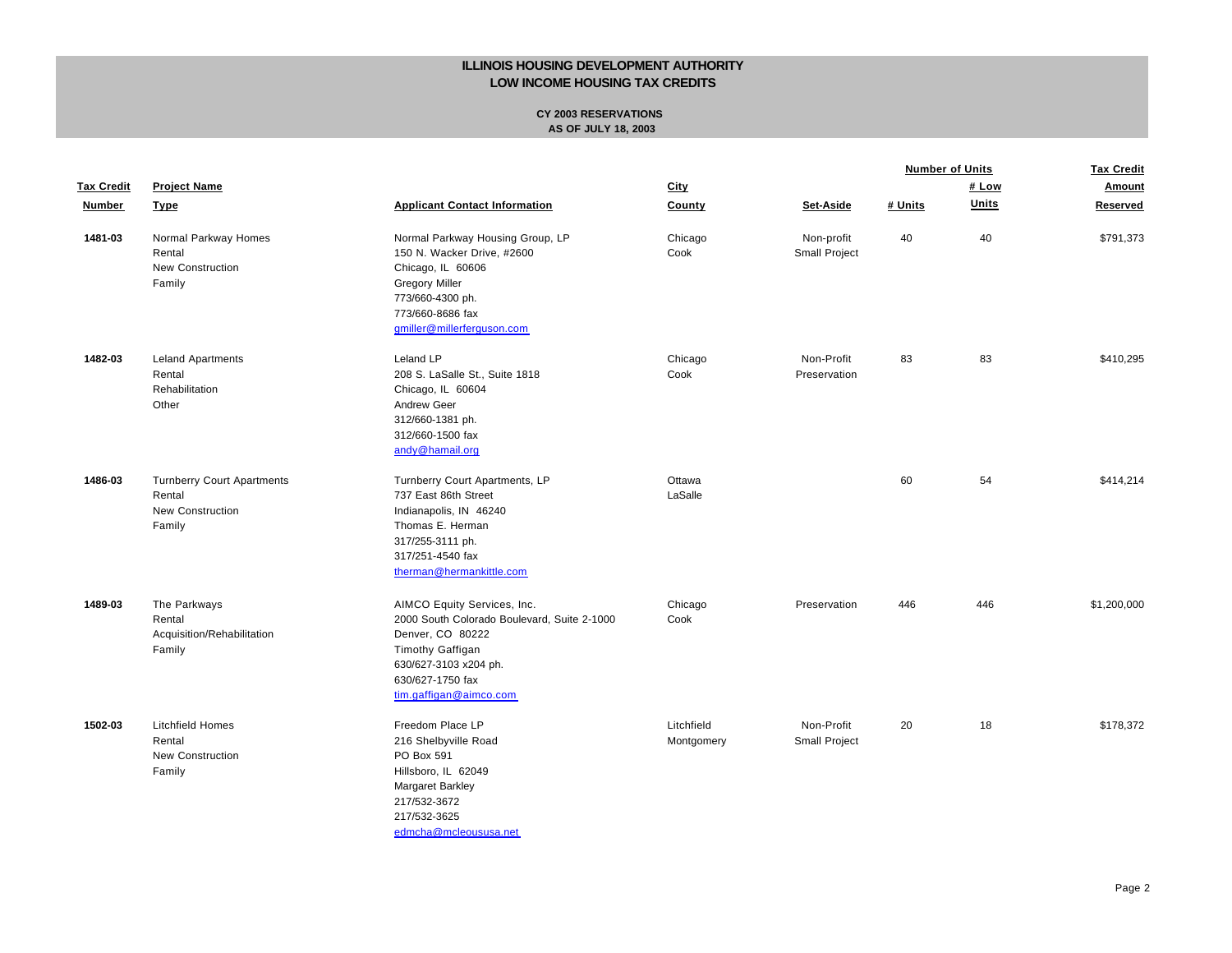|                            |                                                                                                           |                                                                                                                                                                                          |                           |               | <b>Number of Units</b> |              | <b>Tax Credit</b>     |
|----------------------------|-----------------------------------------------------------------------------------------------------------|------------------------------------------------------------------------------------------------------------------------------------------------------------------------------------------|---------------------------|---------------|------------------------|--------------|-----------------------|
| <b>Tax Credit</b>          | <b>Project Name</b>                                                                                       |                                                                                                                                                                                          | City                      |               |                        | # Low        | Amount                |
| <b>Number</b>              | <b>Type</b>                                                                                               | <b>Applicant Contact Information</b>                                                                                                                                                     | County                    | Set-Aside     | # Units                | <b>Units</b> | Reserved              |
| 1503-03                    | Fox River Horizon II Senior<br>Living Community<br>Rental<br><b>New Construction</b><br>Elderly           | Fox River Horizon II LP<br>c/o The Alden Group<br>4200 W. Peterson, Suite 140<br>Chicago, IL 60646<br><b>Beth Demes</b><br>773/286-3883 ph.<br>773/286-6146 fax<br>bdemes@aldengroup.org | Elgin<br>Kane             | Small Project | 39                     | 35           | \$400,075             |
| 1507-03                    | <b>Terra Springs Apartments</b><br>Rental<br>New Construction<br>Elderly/Accessible/Adaptable             | Terra Springs Apartments LP<br>155 North Michigan Avenue, Suite 600<br>Chicago, IL 60601<br>Philip Moeler<br>312/616-4444 ph.<br>312/565-7202 fax                                        | Volo<br>Lake              | n/a           | 96                     | 76           | \$902,088             |
| 1508-03                    | Integrated Community Housing Phase II<br>Rental<br><b>New Construction</b><br>Family/Accessbile/Adaptable | Integrated Community Services II, LP<br>202 S. Poplar Street, P.O. Box 86<br>Pana, IL 62557<br>Jeff Copley<br>217/562-3742 ph.<br>217/562-3078 fax                                       | Pana<br>Christian         | Preservation  | 15                     | 13           | \$134,305             |
| 1433-03<br><b>INCREASE</b> | Alexian Village<br>Elderly/SLF<br>New Construction                                                        | Elk Grove Village SLF Associates, LP<br>Chris Block<br>701 Lee Street, Suite 680<br>Des Plaines, IL 60016<br>847/635-4002                                                                | Elk Grove Village<br>Cook | Non-Profit    |                        |              | \$42.494              |
| 1332-01<br><b>INCREASE</b> | West Ridge Senior Apartments<br>Chicago/Cook<br>Elderly                                                   | West Ridge Senior Partners Limited Partnership<br>Attn: George Ardelean<br>4001 West Devon, Suite 312<br>Chicago, IL 60646<br>PH.# (773) 506-1200                                        | Chicago<br>Cook           |               | 99                     | 79           | \$866,862             |
| 1362-01<br><b>INCREASE</b> | Riverdale Manor<br>Riverdale/Cook<br>Elderly                                                              | Riverdale Senior Apartments Limited Partnership<br>Attn: Joseph Perry<br>231 E. Broadway Street<br>Bradley, IL 60915<br>PH.# (815) 936-7358                                              |                           |               | 95                     | 76           | \$76,204              |
|                            |                                                                                                           |                                                                                                                                                                                          |                           | <b>TOTAL:</b> | 1516                   | 1252         | \$9,069,148<br>Page 3 |